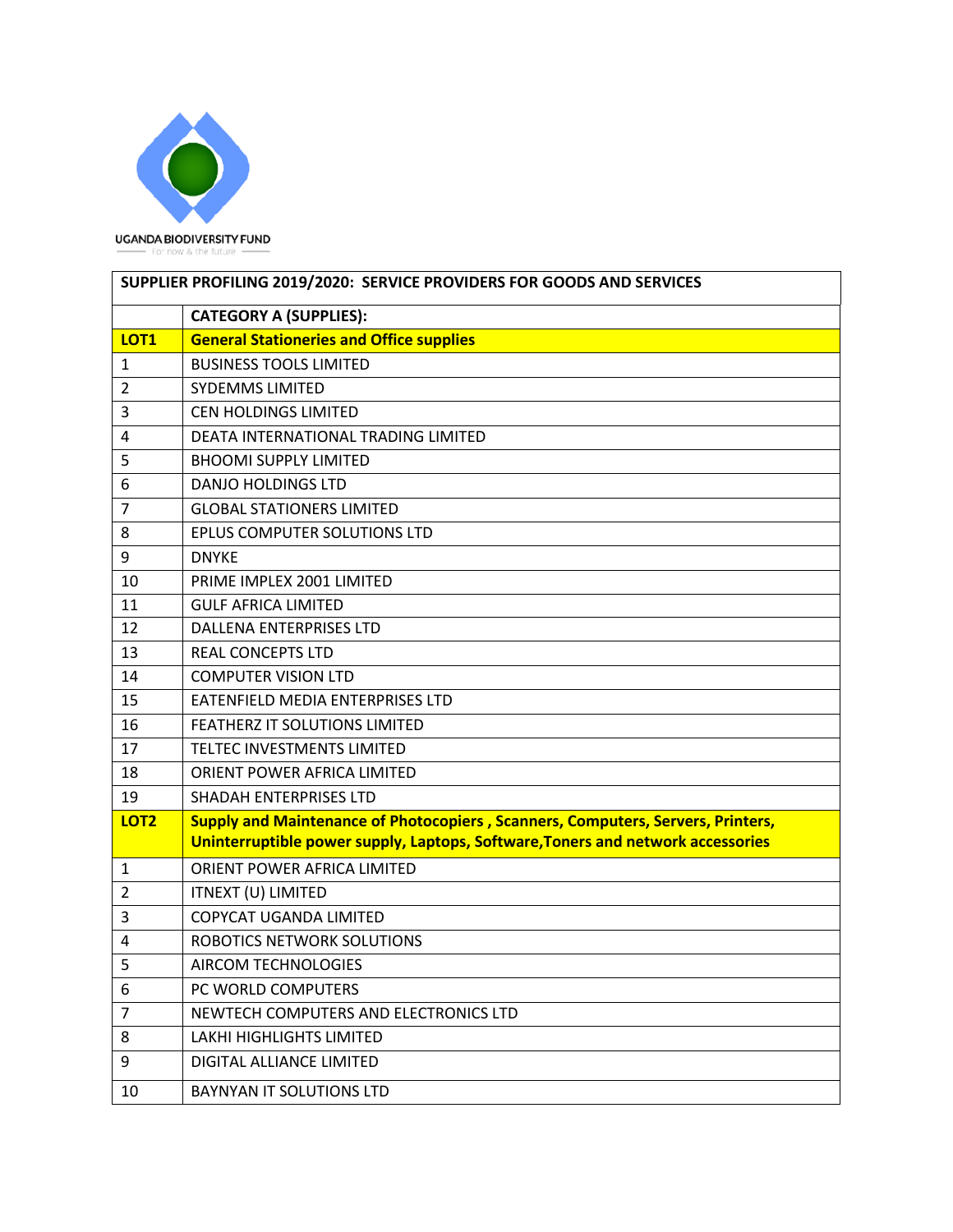| 11                               | <b>COMPUTER VISION LTD</b>                                                                  |
|----------------------------------|---------------------------------------------------------------------------------------------|
| 13                               | LIMSUE GLOBAL INVESTMENTS LTD                                                               |
| 14                               | FEATHERZ IT SOLUTIONS LIMITED                                                               |
| 15                               | <b>SYBYL LIMITED</b>                                                                        |
| 16                               | NET CONSULTING SERVICES PRIVATE LTD                                                         |
| 17                               | MILLENNIUM INFOSYS LIMITED                                                                  |
| 18                               | <b>GULF AFRICA LIMITED</b>                                                                  |
| LOT3                             | Supply of branded items, promotional materials and staff uniforms                           |
| $\mathbf{1}$                     | HORSENS PRINTERY LIMITED                                                                    |
| 2                                | RHEMA INVESTMENTS                                                                           |
| 3                                | SUMMIT MERCANTILE PRINTERS AND STATIONERS                                                   |
| 4                                | <b>GLOBAL STATIONERS LIMITED</b>                                                            |
| 5                                | SNOW HORSE PRINTERS LIMITED                                                                 |
| 6                                | PELICAN INTERNATIONAL LTD                                                                   |
| $\overline{7}$                   | <b>REAL CONCEPTS LTD</b>                                                                    |
| 8                                | <b>SYDEMMS LIMITED</b>                                                                      |
| 9                                | <b>BRAND ONE ADVERTISING</b>                                                                |
| LOT4                             | Installation and maintenanace of fire and security alarms equipment, firefighting           |
|                                  | equipment and materials and security systems such as CCTV Cameras                           |
| 1                                | <b>AIRCOM TECHNOLOGIES</b>                                                                  |
| $\overline{2}$                   | <b>KNOB SECURITY AGENCIES</b>                                                               |
| 3                                | NEWTECH COMPUTERS AND ELECTRONICS LTD                                                       |
| LOT <sub>6</sub><br>$\mathbf{1}$ | <b>Suply of motor vechicle parts and accessories</b><br>DAETA INTERNATIONAL TRADING LIMITED |
|                                  |                                                                                             |
| 2<br>3                           | KLIENT CHOICE TOURS AND TRAVELS                                                             |
| LOT7                             | <b>BAFREYS TECHNICAL LIMITED</b><br><b>Supply of office furniture, fixtures and fitting</b> |
| 1                                | DAETA INTERNATIONAL TRADING LIMITED                                                         |
| $\overline{2}$                   | NINA INTERIORS LIMITED                                                                      |
| 3                                | FOOTSTEPS FURNITURE CO.LTD                                                                  |
| 4                                | ORIENT POWER AFRICA LIMITED                                                                 |
| 5                                | PRIME IMPLEX 2001 LIMITED                                                                   |
| LOT8                             | <b>Supply of tyres and tubes</b>                                                            |
| $\mathbf{1}$                     | <b>BAFREYS TECHNICAL LIMITED</b>                                                            |
| $\overline{2}$                   | ARROW CENTRE UGANDA LIMITED                                                                 |
| LOT9                             | <b>Supply of office supplies/kitchen and toiletries (supermarket supplies)</b>              |
| $\mathbf{1}$                     | <b>CONTENT BOLD LIMITED</b>                                                                 |
| $\overline{2}$                   | PELICAN INTERNATIONAL LTD                                                                   |
| 3                                | <b>BASELINE SUPPLIERS LIMITED</b>                                                           |
| <b>LOT11</b>                     | <b>Supply, installation and maintenance of inverters with Batteries</b>                     |
| $\mathbf{1}$                     | NEWTECH COMPUTERS AND ELECTRONICS LTD                                                       |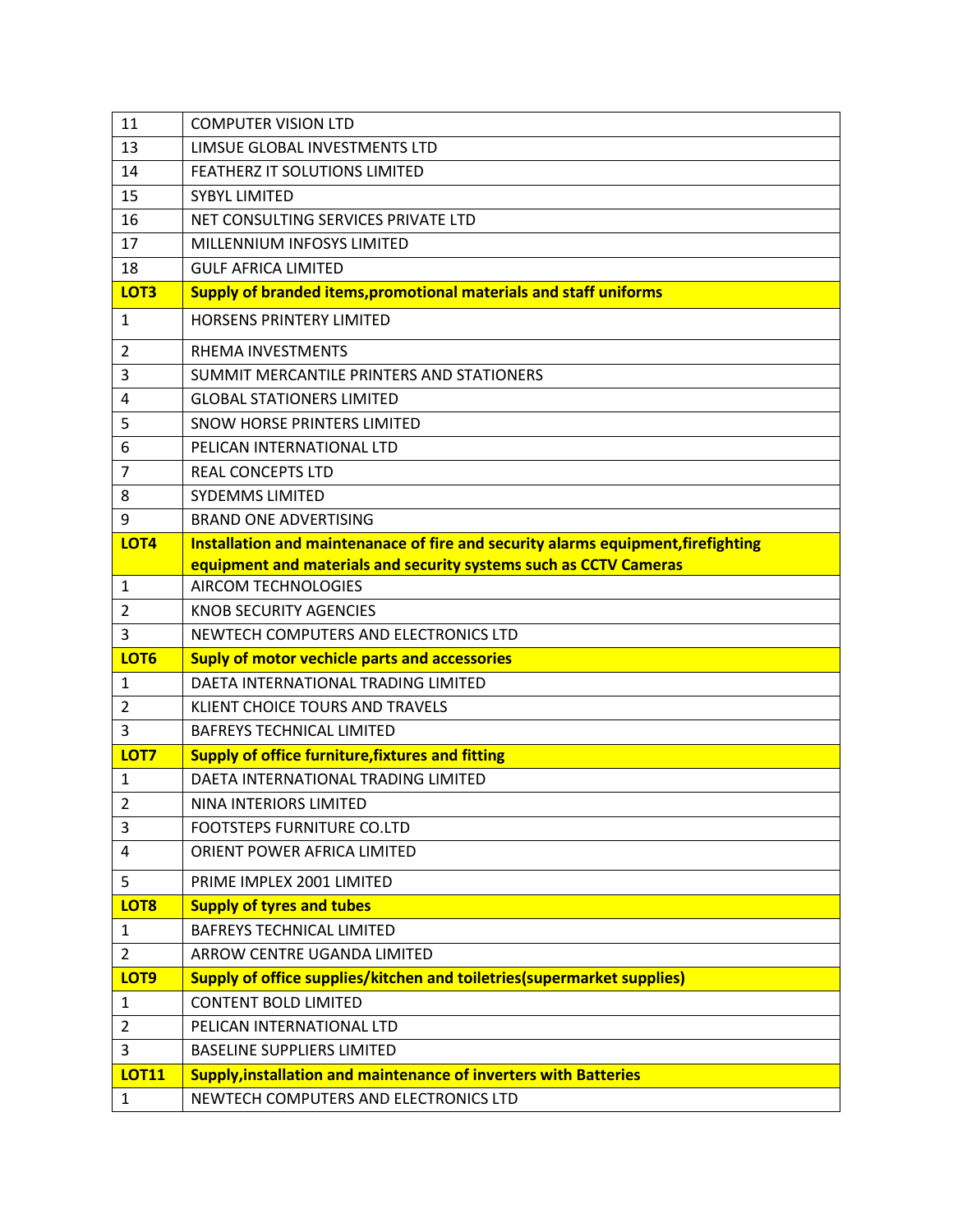|                  | <b>CATEGORY B ( Provision of Services)</b>                                              |
|------------------|-----------------------------------------------------------------------------------------|
| LOT4             | <b>Software provisions and upgrades</b>                                                 |
| 1                | <b>DIGITAL ALLIANCE LIMITED</b>                                                         |
| $\overline{2}$   | FEATHERZ IT SOLUTIONS LIMITED                                                           |
| LOT5             | Repair and maintenance of audio visual (ITC) equipment, video and telephones            |
| $\mathbf{1}$     | SBS SYSTEMS(U)LIMITED                                                                   |
| LOT <sub>6</sub> | Photography and videograph including digital communication services and editing         |
| 1                | <b>NABWISO FILMS</b>                                                                    |
| 2                | <b>IMARA CONCEPTS LIMITED</b>                                                           |
| 3                | <b>JAMMING BEATS AFRICA</b>                                                             |
| LOT7             | General insurance serving including motor vehicle insurance, health insurance, property |
|                  | insurance                                                                               |
| 1                | PRUDENTIAL ASSURANCE UGANDA LIMITED                                                     |
| 2                | SANLAM GENERAL INSURANCE(U)LTD                                                          |
| 3                | SANLAM LIFE INSURANCE(U)LIMITED                                                         |
| 4                | LIBERTY GENERAL INSURANCE UGANDA LIMITED                                                |
| 5                | <b>ICEA GENERAL INSURANCE</b>                                                           |
| 6                | UAP OLD MUTUAL INSURANCE UGANDA LIMITED                                                 |
| $\overline{7}$   | BRITAM INSURANCE COMPANY (UGANDA)LTD                                                    |
| LOT <sub>8</sub> | <b>Management consultancy and Training</b>                                              |
| 1                | EFFICASE SOLUTIONS LIMITED                                                              |
| $\overline{2}$   | ADROIT CONSULT INTERNATIONAL                                                            |
| 3                | <b>WENZI GROUP LIMITED</b>                                                              |
| 4                | <b>KNOB SECURITY AGENCIES</b>                                                           |
| 5                | <b>IMARA CONCEPTS LIMITED</b>                                                           |
| 6                | <b>KALM ASSOCIATES</b>                                                                  |
| 7                | VISCAR INTEGATED CONSULTING LTD                                                         |
| 8                | NERDIE-TECH CC(IITA)                                                                    |
| 9                | <b>FRIENDS CONSULT LIMITED</b>                                                          |
| LOT <sub>9</sub> | <b>Printing service</b>                                                                 |
| 1                | <b>GLOBAL STATIONERS LIMITED</b>                                                        |
| $\overline{2}$   | <b>MIDWESTERN GROUP LIMITED</b>                                                         |
| 3                | RHEMA INVESTMENTS                                                                       |
| 4                | <b>DOCTOR-A LIMITED</b>                                                                 |
| 5                | SUMMIT MERCANTILE PRINTERS AND STATIONERS                                               |
| 6                | <b>OVIDIAN UGANDA</b>                                                                   |
| 7                | <b>ARTFIELD GRAPHICS</b>                                                                |
| 8                | TTB INVESTMENTS LTD                                                                     |
| 9                | HORSENS PRINTERY LIMITED                                                                |
| 10               | <b>EFFORTS PRINT</b>                                                                    |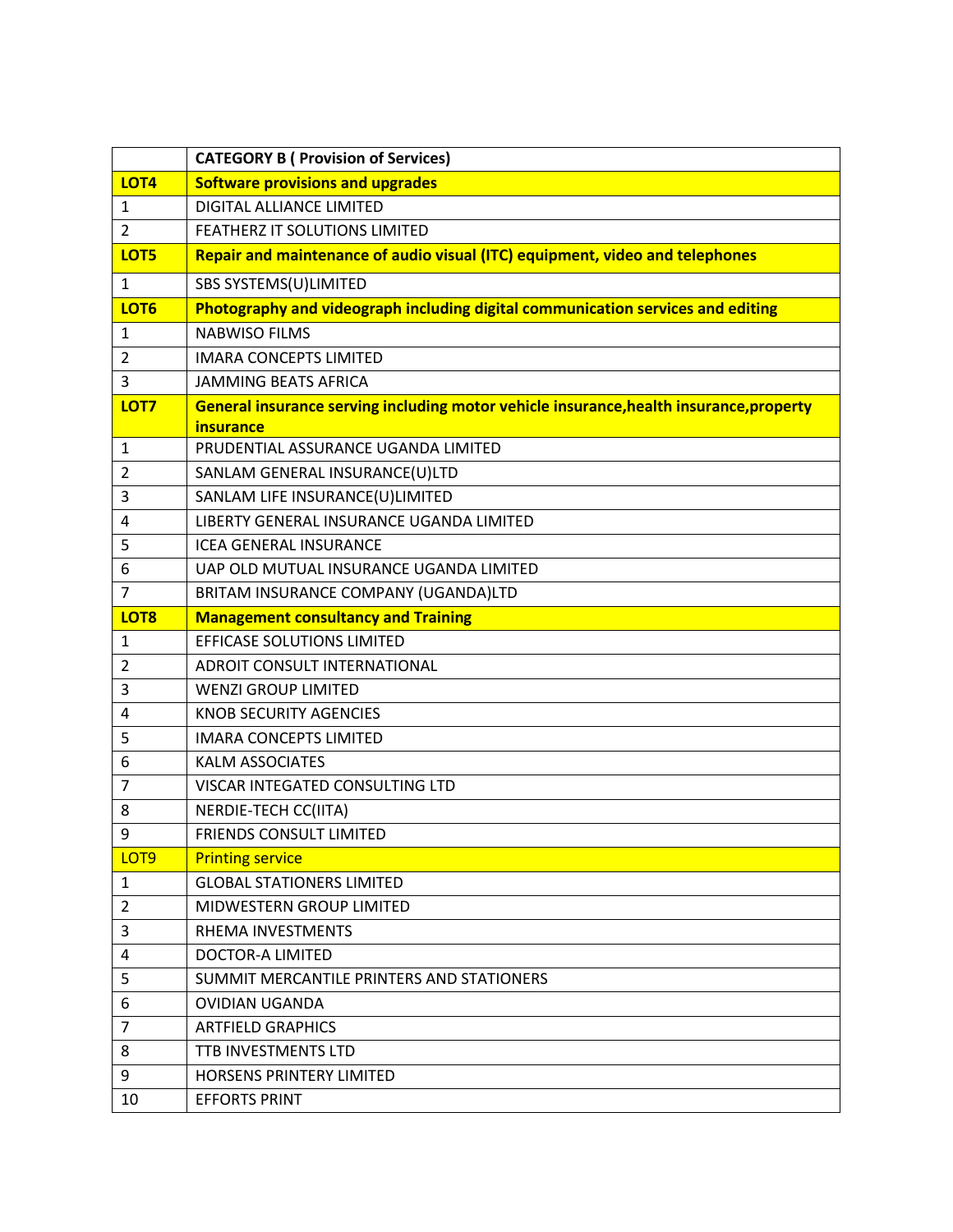| 11             | EATENFIELD MEDIA ENTERPRISES LTD                                                        |
|----------------|-----------------------------------------------------------------------------------------|
| 12             | <b>SYDEMMS LIMITED</b>                                                                  |
| 13             | <b>HORIZON LINES LIMITED</b>                                                            |
| 14             | <b>BRAND ONE ADVERTISING</b>                                                            |
| 15             | <b>BASELINE SUPPLIERS LIMITED</b>                                                       |
| 16             | NEW VISION PRINTING AND PUBLISHING COMPANY LTD                                          |
| 17             | SNOW HORSE PRINTERS LIMITED                                                             |
| <b>LOT10</b>   | <b>Engraving services</b>                                                               |
| 1              | <b>SYDEMMS LIMITED</b>                                                                  |
| $\overline{2}$ | <b>GLOBAL STATIONERS LIMITED</b>                                                        |
| 3              | <b>HORSENS PRINTERY LIMITED</b>                                                         |
| 4              | <b>BRAND ONE ADVERTISING</b>                                                            |
| 5              | <b>BASELINE SUPPLIERS LIMITED</b>                                                       |
| 6              | <b>LABEL IT ENTERPRISES</b>                                                             |
| 17             | SNOW HORSE PRINTERS LIMITED                                                             |
| <b>LOT11</b>   | Motor vechicle repairs, maintenance services such as wheel aligment and balancing, tyre |
|                | fitting, panel beating, body spray painting and motor vechicle routine ervicing         |
| 1              | DAKS TOYOTA AUTHORISED SERVICE CENTRE                                                   |
| $\overline{2}$ | <b>WALUSIMBIS GARAGE LIMITED</b>                                                        |
| <b>LOT12</b>   | Advertising;indoor, outdoor, digital, media(print, Radio and TV)                        |
| 1              | NEW VISION PRINTING AND PUBLISHING COMPANY LTD                                          |
| $\overline{2}$ | <b>BRAND ONE ADVERTISING</b>                                                            |
| <b>LOT13</b>   | Air Travel(Local and international) reservations and ticketing services                 |
| 1              | <b>SAYGURU TRAVELS</b>                                                                  |
| $\overline{2}$ | PREMIER WORLD TRAVELS LIMITED                                                           |
| <b>LOT14</b>   | <b>Computer repair and servicing</b>                                                    |
| $\mathbf 1$    | ITNEXT (U) LIMITED                                                                      |
| 2              | NET CONSULTING SERVICES PRIVATE LTD                                                     |
| 3              | <b>AIRCOM TECHNOLOGIES</b>                                                              |
| 4              | MILLENNIUM INFOSYS LIMITED                                                              |
| 5              | <b>BAYNYAN IT SOLUTIONS LTD</b>                                                         |
| <b>LOT15</b>   | Maintenance of air conditioning and accessories services                                |
| $\mathbf{1}$   | ALPHA GENERAL ENTERPRISE(U)LTD                                                          |
| <b>LOT16</b>   | <b>Courier and mail delivery services</b>                                               |
| $\mathbf{1}$   | DAKS COURIERS LIMITED                                                                   |
| <b>LOT17</b>   | <b>Hotel accomodation and conference facilities</b>                                     |
| 1              | <b>GOLDEN TULIP</b>                                                                     |
| $\overline{2}$ | MADA HOLDINGS (U)LIMITED/JINJA NILE RESORT                                              |
| 3              | <b>COLLINE HOTEL LTD</b>                                                                |
| 4              | PROTEA HOTEL NAGURU SKYZ                                                                |
| 5              | <b>TROPICAL INN HOTEL</b>                                                               |